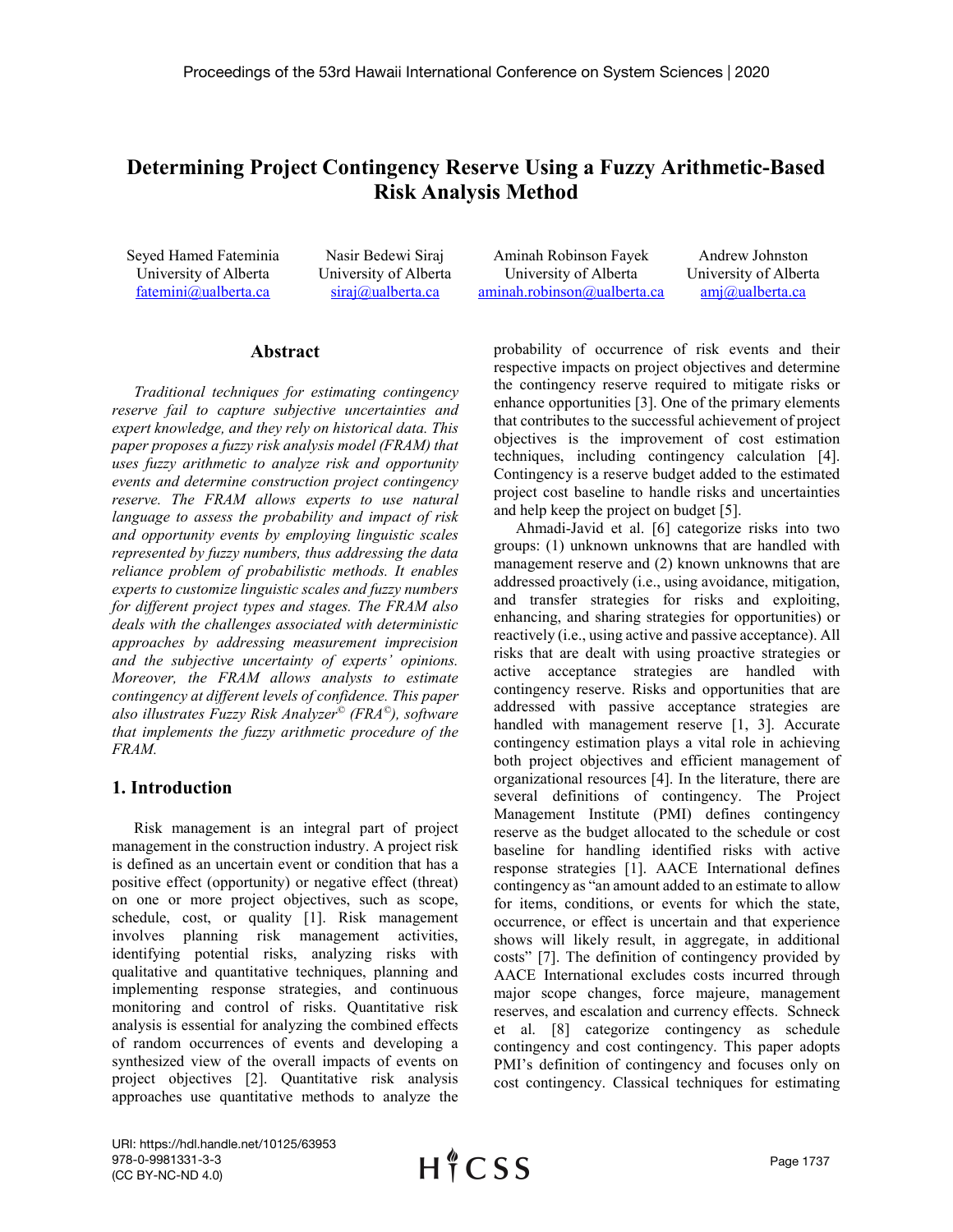contingency reserve are unable to properly analyze risk events because of lack of consideration of uncertainty or lack of historical data to quantitatively assess uncertainty. Deterministic approaches, which require a crisp number to evaluate the probability and impact of risks, rely on expert intuition and experience and do not adequately capture uncertainty [9, 10]. On the other hand, probabilistic approach, such as Monte Carlo simulation (MCS) and decision tree analysis (DTA), rely heavily on historical data, and the contingency value can therefore be affected by historical data lacking in both quality and quantity [11]. Moreover, both deterministic and probabilistic approaches are incapable of modeling subjective uncertainty.

Fuzzy-based methods, which are based on fuzzy set theory, overcome the limitations of deterministic and probabilistic approaches as they model subjective and imprecise information [12, 13]. Using membership functions (MBF), linguistic variables representing the probability and impact of risks can be mathematically translated into numeric form [12, 14]. Therefore, fuzzy logic can capture uncertainties resulting from linguistic approximation and imprecise measurement in risk assessment, especially when precise data are not available and there is a reliance on expert knowledge [15].

This paper has three objectives: (1) reviewing traditional techniques for determining contingency reserve and identifying their shortcomings; (2) presenting a fuzzy risk analysis model (FRAM), based on fuzzy arithmetic procedures, for determining contingency; and (3) illustrating a software tool, Fuzzy Risk Analyzer<sup>©</sup> (FRA<sup> $\circ$ </sup>), that implements systematic fuzzy arithmetic procedures to determine optimized contingency.

The rest of this paper is organized as follows. First, contingency determination methods are presented in detail, followed by a discussion about the application and benefits of employing fuzzy logic in risk analysis and contingency determination processes. Second, a fuzzy arithmetic-based risk analysis model for determining the contingency reserve of construction projects is proposed. Third, a hypothetical case study is provided to show how the FRAM can be implemented in practice. Finally, conclusions are presented, and future extensions of current research are discussed.

# **2. Overview of traditional methods for determining contingency reserve**

There are several methods for determining contingency reserve, including expert judgment, MCS, expected monetary value (EMV), program evaluation and review technique (PERT) [3], predetermined

guidelines, and parametric modeling [7]. Baccarini [9] mentions regression analysis and artificial neural networks as prominent alternative methods. Methods for determining contingency reserve can be categorized into two main groups: deterministic and probabilistic.

Deterministic methods are widely employed on construction projects due to their simplicity [1, 9] and transparency [16]. In deterministic methods, either a predefined percentage is added to the project cost baseline or the probability and impact of risks are assessed using a single-point estimate or linguistic expressions in a probability-impact matrix (PI Matrix) to determine their severity [5]. Fixed percentages are determined for different types and phases of projects and can be a single value or a range of values. Deterministic approaches are unable to address uncertainties effectively [17]; consider the unique effects of project complexity, market condition, and location [18]; and assess risks properly [10, 19]. Moreover, they do not provide a confidence level for the sufficiency of the estimated contingency.

Uncertainties in probabilistic methods, such as MCS, are explicitly modeled by employing appropriate probability distributions [20]. Probabilistic methods significantly rely on historical data and probability theory [21] and can be categorized as simulation-based methods (e.g., range estimating, integrated cost and schedule) and non-simulation-based methods (e.g., probability tree, PERT, analytic hierarchy process [AHP], expected value, regression) [5]. Probabilistic methods are unable to determine accurate contingency when historical data is unavailable or inappropriate. Moreover, probabilistic methods assume that variations in costs are strictly random in nature.

Fuzzy-based methods [12], are suitable for handling the subjectivity and imprecision inherent in human assessments and it addresses the aforementioned limitations of deterministic and probabilistic methods. With fuzzy logic, instead of using single values for risk probabilities and impacts, experts can provide their assessments using linguistic terms such as "very low," "medium," "high," etc., which are in turn represented by fuzzy numbers [22]. Fuzzy numbers are a special type of fuzzy sets used for representing the values of realworld parameters when exact values cannot be measured due to inappropriate information or a lack of knowledge. Subjective assessments of the problem can thereby be used to derive an acceptable approximation [23]. The literature review shows that there is an increasing tendency to address the limitations of traditional risk analysis techniques by integrating them with fuzzy logic.

Iranmanesh et al. [24] proposed a fuzzy expert system (FES), including two-layered fuzzy inference, to assess risk events of software projects. The first layer of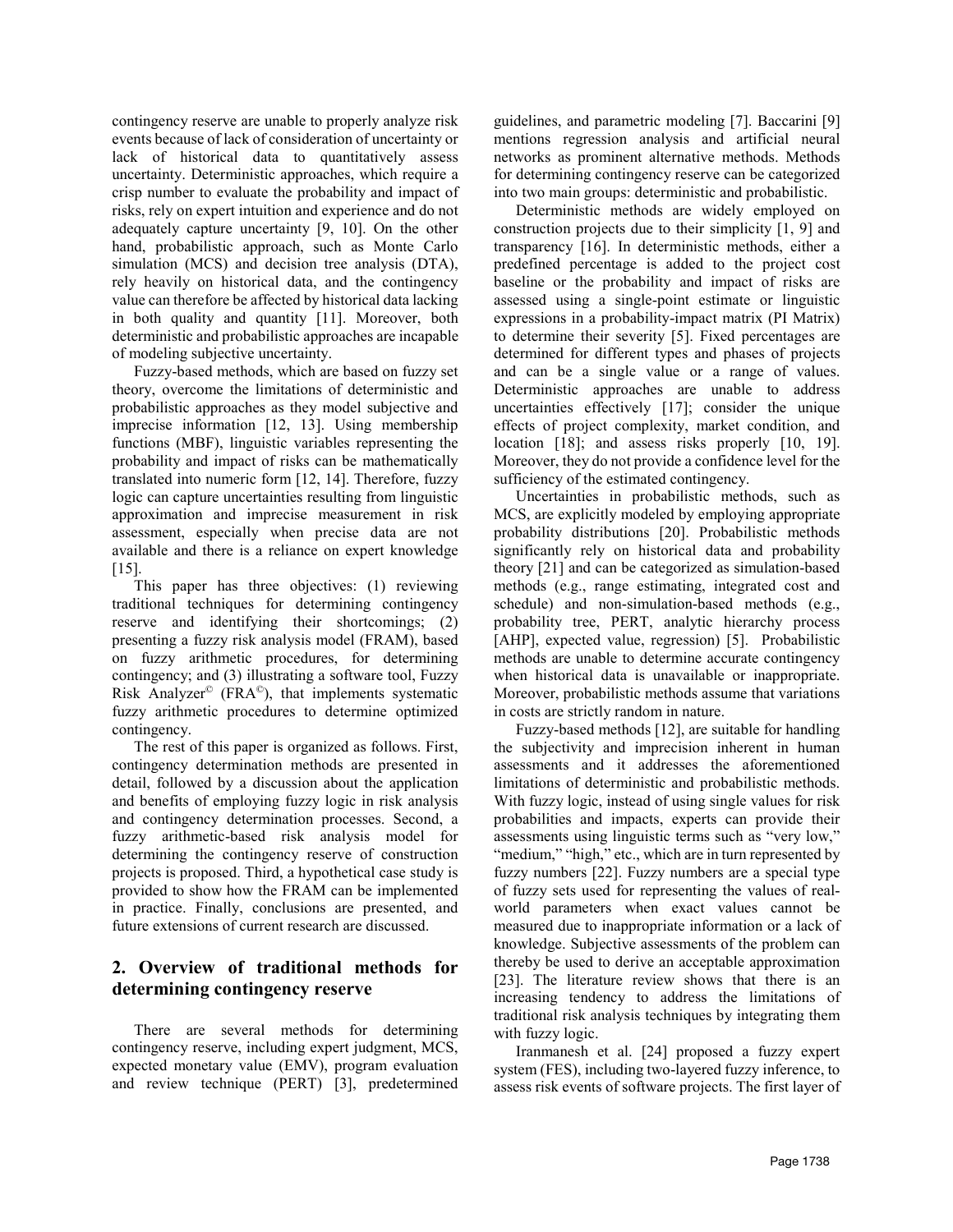their model evaluates the qualitative risk exposure of 12 risk factors based on a  $5 \times 5$  risk matrix consisting of 25 fuzzy IF-THEN rules (e.g., risk of factor 1 is SIGNIFICANT). In the second layer, which is a multiinput single-output inference system, the total risk of the project is determined by evaluating the outputs of the first layer based on 17 million  $(4^{12})$  rules, which are reduced to almost 4000 rules for each input by employing heuristic programming. A large number of rules makes the risk assessment process infeasible, especially in the case of a large number of risk factors, which limits the applicability of this model for risk analysis in construction. Skorupski [25] developed a risk assessment method by integrating simulation analysis of the probability of a risk of an air traffic accident with a fuzzy analysis of its effects. A fuzzy risk matrix was employed in which the probability and severity of the effects are represented by linguistic variables, and a fuzzy inference system performs the risk assessment. Sadeghi et al. [26] suggested a method of dealing with both random and subjective uncertainties in determining project contingency by integrating fuzzy set theory with Monte Carlo simulation. However, the proposed method is unable to estimate the individual effect of each risk event; rather, it determines the range estimate of the combined effect of risk events. Nasirzadeh et al. [27] integrated fuzzy logic with system dynamics to capture interdependencies and interactions among different risks and variables using feedback loops. However, having several variables in the model makes it difficult to develop the feedback loops and establish the mathematical equations. Another approach used to develop a fuzzy hybrid model for risk analysis includes integrating failure mode and effect analysis (FMEA), AHP, and fuzzy logic to assess risks and determine contingency [23]; however, this approach requires significant effort to establish clearly defined linguistic definitions for cost, time, and quality impacts along with probability of occurrence, detection, and level of criticality of risk events. Moreover, it is unable to consider opportunities and deal with multiple failure scenarios. Another method prioritized the risk factors of a project using the AHP and fuzzy set theory [28]; however, this approach involves lengthy and laborious pairwise comparisons and is unable to incorporate new information into the risk structure. Abdelgewad et al. [29] integrated fault tree analysis (FTA) and fuzzy set theory for the quantitative assessment of risk events; however, this method is not capable of capturing all scenarios and modeling correlation between risks.

Although various research projects have been carried out to address the limitations of existing risk analysis methods, there is a knowledge gap when dealing with subjective uncertainties and imprecisions

in determining contingency. This paper proposes a FRAM based on fuzzy arithmetic procedures, for analyzing risk events and determining the contingency reserve of construction projects effectively and efficiently. In addition, this paper discusses a software tool called FRA© that has been developed to implement the model.

## **3. Fuzzy arithmetic-based risk analysis model (FRAM)**

The steps and their outputs of the FRAM are illustrated in Figure 1 and are detailed in the following subsections.



**Figure 1. Steps and their outputs of FRAM**

## **3.1 Developing work and cost breakdown structures**

The work breakdown structure (WBS), a hierarchical decomposition of the total scope of work, is considered the foundation of the FRAM. It is assumed that each project has up to a three-level WBS comprising work package, activity, and task carried out by the project team to accomplish project objectives. PMI [1] defines a work package as "the work defined at the lowest level of the work breakdown structure for which cost and duration are estimated and managed" and activity as "a distinct, scheduled portion of work performed during a project". Figure 2 shows a wind farm project comprising a two-level WBS in FRA©. Once the WBS is established, the cost breakdown structure (CBS) must be developed to determine the cost of work packages/activities/tasks.

#### **3.2 Developing the event breakdown structure**

Identifying which potential risk and opportunity events affect project objectives is the second step in the FRAM. Risk and opportunity events in construction can be identified using a combination of varying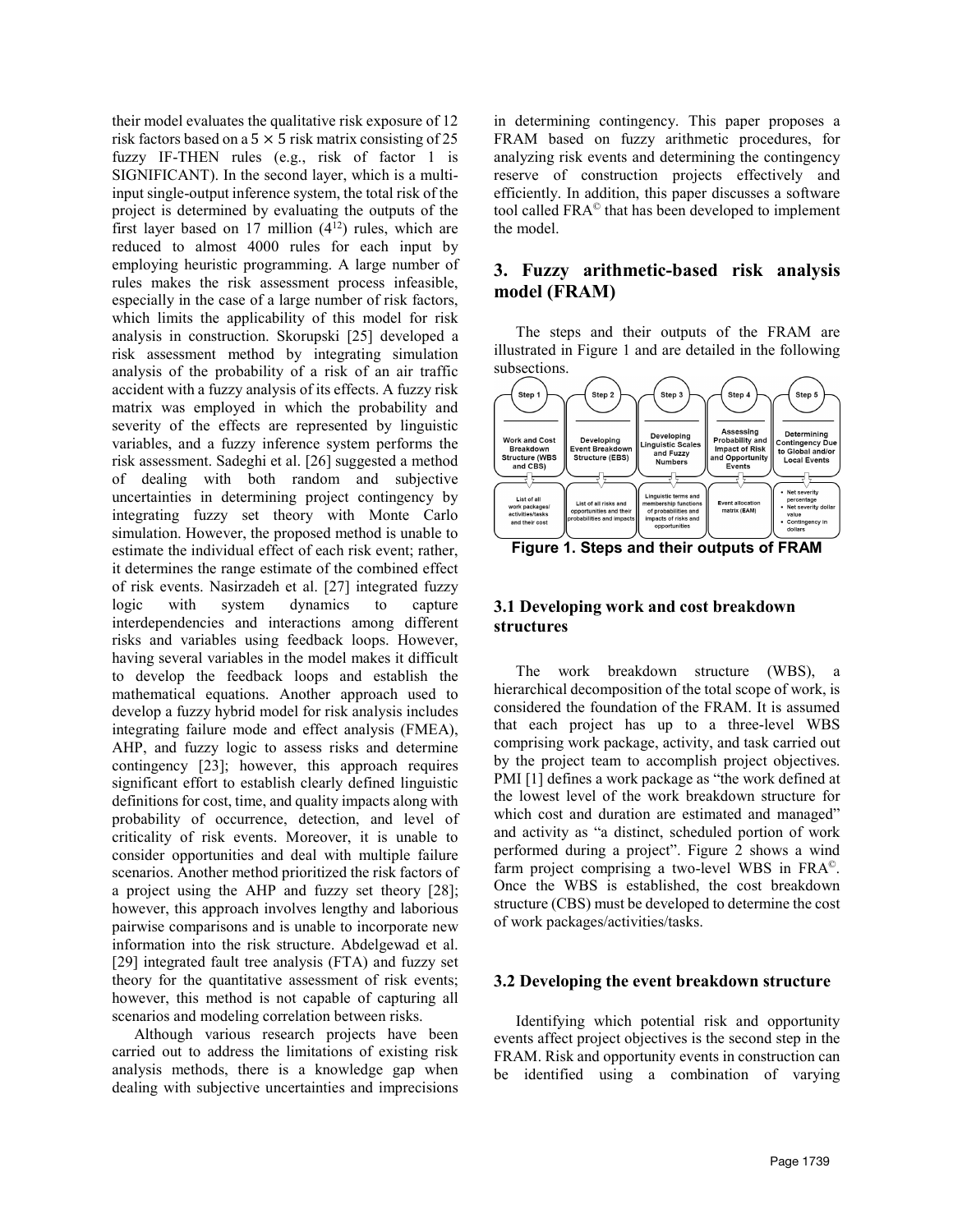| E - Risk/Opportunity Event Breakdown Structure                                                                                                    | <b>Risk/Opportunity Event List: 1. Management</b> |                   |                                                                                       |                   |  |  |  |
|---------------------------------------------------------------------------------------------------------------------------------------------------|---------------------------------------------------|-------------------|---------------------------------------------------------------------------------------|-------------------|--|--|--|
| E 1. Management<br><b>E</b> 2. Technical                                                                                                          |                                                   | <b>Event Code</b> | <b>Event Name</b>                                                                     | <b>Event Type</b> |  |  |  |
| Fi-3 Construction<br>4. Resources related<br>Fi-5 Site conditions<br>i- 6. Contractual and Legal                                                  |                                                   | 1.1               | Lack of experience and project management skills of the project team                  | Global            |  |  |  |
|                                                                                                                                                   |                                                   | 12                | Poor coordination and communication among various parties involved in the proi        | Global            |  |  |  |
|                                                                                                                                                   |                                                   | 1.3               | Inadequate project organization structure                                             | Global            |  |  |  |
| <b>Fig. 7 Economic and Financial</b>                                                                                                              |                                                   | 1.4               | Poor relationship among various parties involved in the project                       | Global            |  |  |  |
| F-8 Social                                                                                                                                        |                                                   | 1.6               |                                                                                       | Global            |  |  |  |
| <b>E-9. Political</b>                                                                                                                             |                                                   |                   | Inadequate or poor project planning and budgeting                                     |                   |  |  |  |
| <b>E-10</b> Environmental                                                                                                                         |                                                   | 1.7               | Interdependencies with other projects (consistency and complementarities with o       | Local             |  |  |  |
| - 10.1 Adverse weather conditions (continuous                                                                                                     |                                                   | 1.8               | Poor site management and supervision by the contractor                                | Global            |  |  |  |
| 10.2 Force majeure (natural and man-made dis<br>--- 10.3 Adverse environmental impacts of the pro                                                 |                                                   | 1.9               | Poor project quality management including inadequate quality planning, quality a      | Global            |  |  |  |
| -10.4 Pollution associated with construction act                                                                                                  |                                                   | 1.10              | Poor or incomplete definition of project scope                                        | Local             |  |  |  |
| --- 10.5 Strict environmental regulations and requi<br>10.6 Changes in environmental permitting<br>-10.7 Poor preliminary assessment and evaluati |                                                   | 1.11              | Loss of productivity due to inadequate site facilities planning or inability to manag | Global            |  |  |  |
|                                                                                                                                                   |                                                   | 1.12              | Poor capability of owner in project management                                        | Global            |  |  |  |
| 10.8 Poor environmental regulations and contri                                                                                                    |                                                   | 1.13              | Low management competency of subcontractors                                           | Local             |  |  |  |
| - 10.9 Prosecution due to unlawful disposal of cl<br>11. Health and Safety                                                                        |                                                   | 1.14              | Lack of proper training program to new and existing staff in the project              | Global            |  |  |  |
| -11.1 Accidents occurring during construction                                                                                                     |                                                   | 1.15              | Poor project monitoring and auditing                                                  | Global            |  |  |  |
| - 11.2 Inadequate safety measures or unsafe or                                                                                                    |                                                   | 1.16              | Low level motivation and efficiency of existing manpower                              | Local             |  |  |  |
| -11.3 Poor construction safety management<br>-11.4 Damage to persons or property or material                                                      |                                                   | 1.17              | Frequent replacement of project managers and key personnel                            | Global            |  |  |  |
| -11.5 Changed labour safety laws or regulations                                                                                                   |                                                   | 1.18              | Poor project cost management and control                                              | Global            |  |  |  |
| -11.6 Lack of safety insurance<br>-11.7 Ineffective protection of surrounding envil                                                               |                                                   | 1.19              | Inefficiency of owner's supervisors                                                   | Global            |  |  |  |
| -11.8 Failure to comply with HS&E standards o                                                                                                     |                                                   | 1.20              | Unexpected change in owner's staff/organization                                       | Global            |  |  |  |
| -11.9 Accidents caused by or to resident comm                                                                                                     |                                                   | 1.21              | Inadequate experience of consultant with regard to type of project                    | Global            |  |  |  |
| - 11.10 Epidemic illness<br>-11.11 Poor safety and environmental regulation                                                                       |                                                   | 1.22              | Low project team cohesion (poor interpersonal relations between project team m        | Global            |  |  |  |
| -- 11.12 Strict health and safety regulations                                                                                                     |                                                   | 1.23              | High staff tumover in the project                                                     | Global            |  |  |  |
| -11.13 Poor performance of contractor in health                                                                                                   |                                                   | 1.24              | Poor time management due to change of manager or management strategies of t           | Global            |  |  |  |
| -11.14 Public concerns related to health and sai<br>11.15 Poor planning of contractor for emergen                                                 |                                                   | 1.25              | Consultant lacks adequate number of staff (inspector) during construction phas        | Global            |  |  |  |

**Figure 2. Two-level EBS in FRA©**

information gathering techniques and diagramming and analysis-based techniques. The literature indicates that there is no standard or consensus on the categorization of risk and opportunity events in the construction industry, and as a result, a variety of approaches have been recommended [30]. The default event breakdown structure (EBS) template in the FRAM was developed based on a systematic review and detailed content analysis conducted by Siraj and Fayek [31].<br>  $\bullet$  Fuzzy Risk Analyzer© 1.0.0



## **Figure 3. Two-level WBS comprising work package and activity in FRA©**

The systematic and content analysis was done on 130 selected articles from well-regarded journals in construction engineering and management published between 1990 and 2017. Siraj and Fayek [31] identified numerous common risk and opportunity events in construction and categorized them into eleven groups: management, technical, construction, resource-related, site conditions, contractual and legal, economic and financial, social, political, environmental, and health and safety. This classification, which is illustrated in Figure 3, is adopted in the FRAM as the basis to develop an initial two-level EBS. In the FRAM, the main categories and subcategories of the EBS as well as the event types can be customized for different project types.

## **3.3 Developing linguistic scales and fuzzy numbers**

In the third step, linguistic terms and scales are created to assess the probability and impact of risks and opportunities. Each linguistic term is represented by triangular or trapezoidal fuzzy numbers, in which single crisp values used in deterministic methods are replaced for assessing the probability and impact of risk and opportunity events.

Triangular and trapezoidal shapes are the most commonly used shapes for fuzzy numbers whose supports are an open interval of real numbers [32, 33]. The concept of trapezoidal fuzzy numbers is illustrated in Figure 4, using four parameters *a*, *b*, *c*, and *d*, where *b* and *c* indicate the lower and upper modal values, respectively, of the core (i.e., the set of all elements of the universe of discourse that have a membership degree of 1 in the fuzzy number) and *a* and *d* are the lower and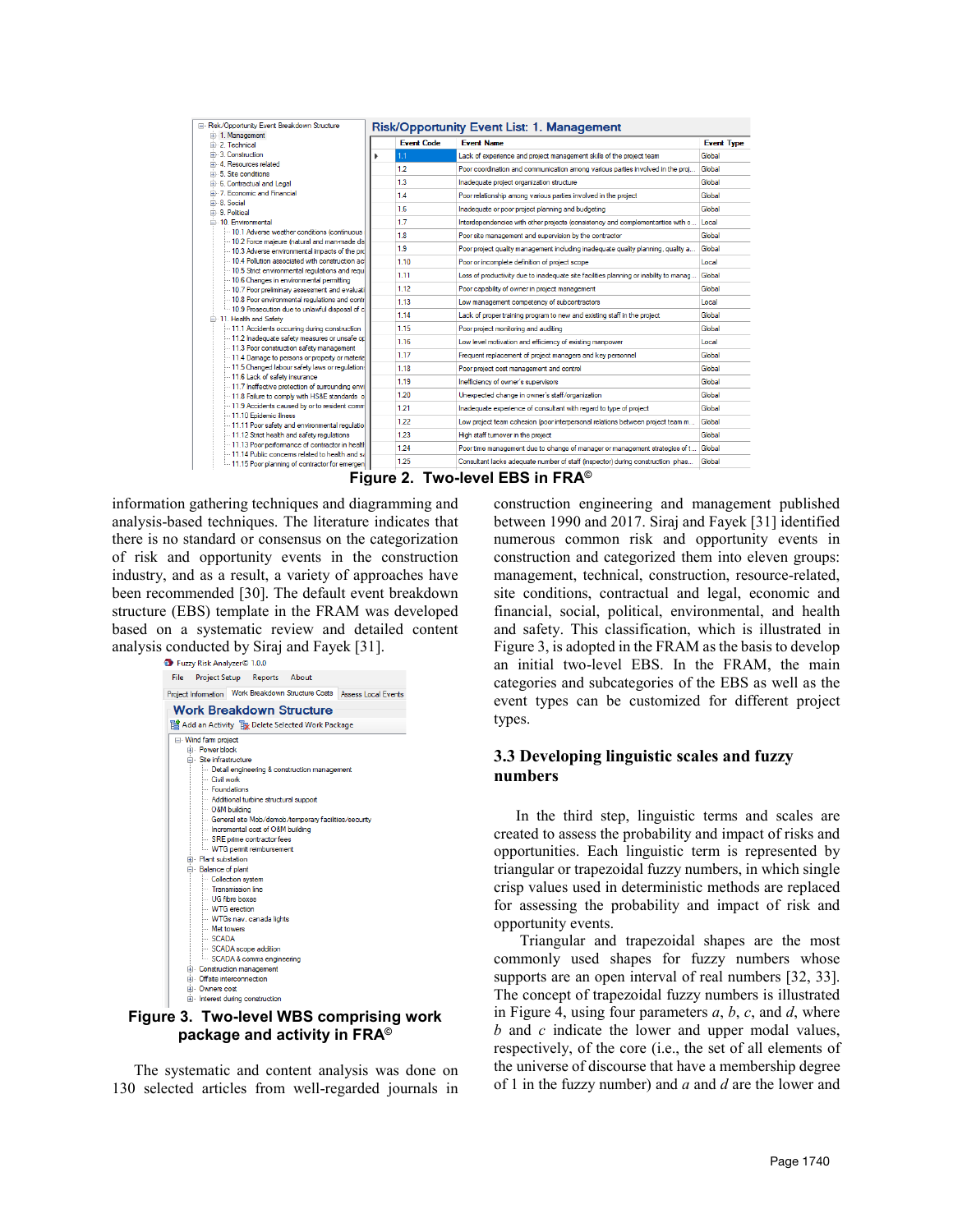upper bounds, respectively, of the support (i.e., the set of all elements of the universe of discourse that have a non-zero membership degree in the fuzzy number). A special case of trapezoidal fuzzy numbers occurs when  $b = c$ , resulting in a triangular fuzzy number. Wide support of a fuzzy number represents a higher level of uncertainty [34]. Fuzzy numbers are context-dependent, and parameters can differ based on the application and the data describing the problem under consideration.



**Figure 4. Example of trapezoidal fuzzy number**

In the FRAM, the probability and impact of risk and opportunity events are defined using five linguistic terms (i.e., very low, low, medium, high, and very high) as recommended by Hall [35]. Figure 5 shows the default linguistic terms and their respective triangular membership functions for risk probability and opportunity probability. Figure 6 depicts the trapezoidal MBFs representing the linguistic terms for risk impact and opportunity impact.



**Figure 5. MBFs for risk probability and opportunity probability**



**Figure 6. MBFs for risk impact and opportunity impact**

## **3.4 Assessing probability and impact and developing the event allocation matrix**

Following the identification of events and the creation of linguistic terms and scales, an event allocation matrix (EAM) can be employed to specify the relationships among the events and the project's work packages/activities/tasks based on expert judgment and project context. Each event can be evaluated simultaneously as a risk and an opportunity. In the FRAM, risk and opportunity events are identified by the risk analyst as either global or local. Global events are risk and opportunity events that impact several work packages/activities/tasks simultaneously and are assessed for the group of assigned work packages/activities/tasks. Local events are risk and opportunity events that are assigned individually to individual work packages/activities/tasks and can be assessed individually for each work package/activity/task. The EAM technique also enables experts to determine the percentage value (ranging from 0 to 100 percent) of each work package/activity/task impacted by a given local or global risk and opportunity event. The portion of the estimated cost of the work package/activity/task that is affected by a local or global event is determined in FRA©, the software tool that implements the steps of FRAM, in the form of either a percentage or a dollar value of the estimated cost of the corresponding work package/activity/task.

## **3.5 Determining work package/activity/task and project contingency**

In the final step, work package/activity/task contingencies due to local risk and opportunity events is calculated using the fuzzy arithmetic procedure as follows.

- 1. The level (work package, activity, or task) at which the risk assessment should be carried out is decided by the experts. Then, the local events affecting each work package/activity/ task are determined using the EAM and the probability and impact of the events are assessed by experts based on the established linguistic scales. Local events are assessed two times to ensure that both risk and opportunity events are considered: one assessment assumes they may result in a risk event (using probability and impact scales for risk) and the other assumes it may lead to an opportunity event (using probability and impact scales for opportunity).
- 2. For any local event affecting a specific work package/activity/task, risk and opportunity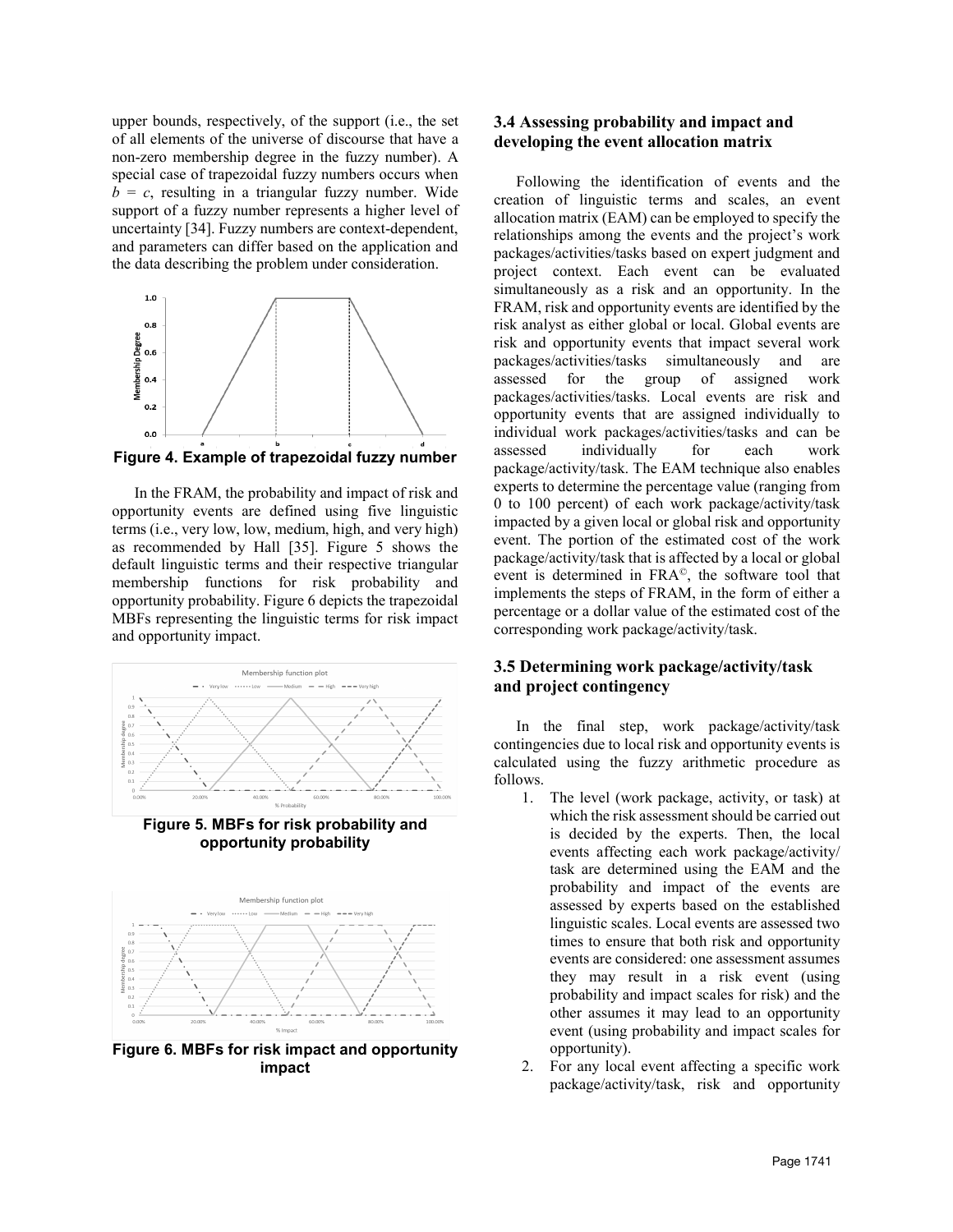severity as a percentage is determined by multiplying the fuzzy numbers representing its probability and impact.

- 3. The net severity percentage attributed to each local risk event is equal to the percentage of opportunity severity minus the percentage of risk severity as determined in step 2.
- 4. The net severity dollar value (a fuzzy number) attributed to each local risk event is determined by multiplying its net severity percentage by the cost of the work package/activity/task affected by the corresponding event.
- 5. The contingency in dollars of the work package/activity/task is calculated as a fuzzy number by adding the net severity in dollars of all local events affecting that work package/activity/task.

To determine project contingency due to global risk and opportunity events, the procedure described above must be followed. A percentage of the estimated cost of each work package/activity/task affected by a global event is determined by experts. Subsequently, the abovementioned procedure for local risks and opportunities is implemented to assess the probability and impact of each global risk event for the affected group of work packages, activities, and tasks, rather than for each work package/activity/task individually. Final fuzzy numbers that represent both local and global contingencies of individual work packages, in dollars, are added together to determine overall project contingency.

#### **4. Fuzzy arithmetic operations in the FRAM**

A fuzzy set class was developed in the C# programming language to perform fuzzy arithmetic operations in the FRAM. The fuzzy set class has the capability to define a fuzzy set that is a triangular or trapezoidal shape, taking its α-cuts, performing fuzzy arithmetic operations, and graphically representing the fuzzy number [36]. Moreover, the fuzzy set class has the ability to determine a representative value of the fuzzy number using different defuzzification methods and confidence levels [37,38]. A horizontal discretization technique proposed by Hanss [39] is adopted in the fuzzy set class to define a fuzzy set based on its  $\alpha$ -cuts. Two methods are applied to implement fuzzy arithmetic operations in the fuzzy set class: (1) the traditional horizontal α-cut method (standard fuzzy arithmetic) and (2) the extension principle based on *t*-norms (extended fuzzy arithmetic).

In standard fuzzy arithmetic, interval analysis is generalized and input fuzzy numbers are discretized into several  $\alpha$ -cuts, and interval calculations are

implemented on each *α*-level cut of the inputs to obtain the  $\alpha$ -cut of the output. Then the union of the  $\alpha$ -cuts is employed to create the final fuzzy set according to the representation theorem. Eq. 1 shows the mathematical representation of standard fuzzy arithmetic.

$$
C(z) = A(x) \odot B(y) = \sup_{\alpha \in [0,1]} \alpha((A_{\alpha} * B_{\alpha})(z)), \quad (1)
$$

where  $C(z)$  is the output fuzzy number,  $A(x)$  and  $B(y)$  are input fuzzy numbers, and  $A_{\alpha}$  and  $B_{\alpha}$  are considered the α-cuts of the input fuzzy numbers. In this fuzzy class, ten  $\alpha$ -cuts,  $\alpha = \{0, 0.1, 0.2, 0.3, \dots, 1\}$ , are used to discretize the fuzzy sets. In the equation, ⊛ represents any type of the four basic arithmetic operations. For example, for a risk with probability and impacts of *A1* and  $A_2$ , respectively, where  $A_1$  and  $A_2$  are fuzzy numbers, the percentage severity B is calculated as shown in Eq. 2.

$$
B_{\alpha} = A_{1\alpha} \times A_{2\alpha} \tag{2}
$$

The standard fuzzy arithmetic method is widely used in the computing of fuzzy arithmetic operations. However, it can lead to an accumulation of fuzziness, which causes the overestimation of uncertainty [39]. Accordingly, the use of extended fuzzy arithmetic is preferred in some cases. Extended fuzzy arithmetic, proposed by Zadeh [12], is a generalized version of standard arithmetic on real numbers to fuzzy numbers which requires a pointwise calculation among the fuzzy sets. Extended fuzzy arithmetic calculates the membership degree of each output by taking the supremum of the *t*-norms of the membership degrees of the input points used to determine that output. A general form of extended fuzzy arithmetic is defined in Eq. 3.

$$
C(z) = A(x) \odot B(y) = \sup_{z = x * y} (t(A(x), B(y))),
$$
 (3)

where *t* is any *t*-norm operator on fuzzy sets, *C(z)* is the output fuzzy number, and  $A(x)$  and  $B(y)$  are input fuzzy numbers. Extended fuzzy arithmetic can be applied by four common fuzzy *t*-norm operators—minimum, algebraic product, bounded difference, and drastic product—which are different in terms of strength and continuity. Although in terms of strength the highest *t*norm is the minimum and the lowest is the drastic product, there is no agreed-upon rule to order fuzzy *t*norms in terms of their strength [15]. The results of extended fuzzy arithmetic using the minimum *t*-norm are similar to those obtained using standard fuzzy arithmetic. Therefore, the implementation of extended fuzzy arithmetic using any *t*-norm other than the minimum can decrease the overestimation of uncertainty. The continuity of a *t*-norm represents the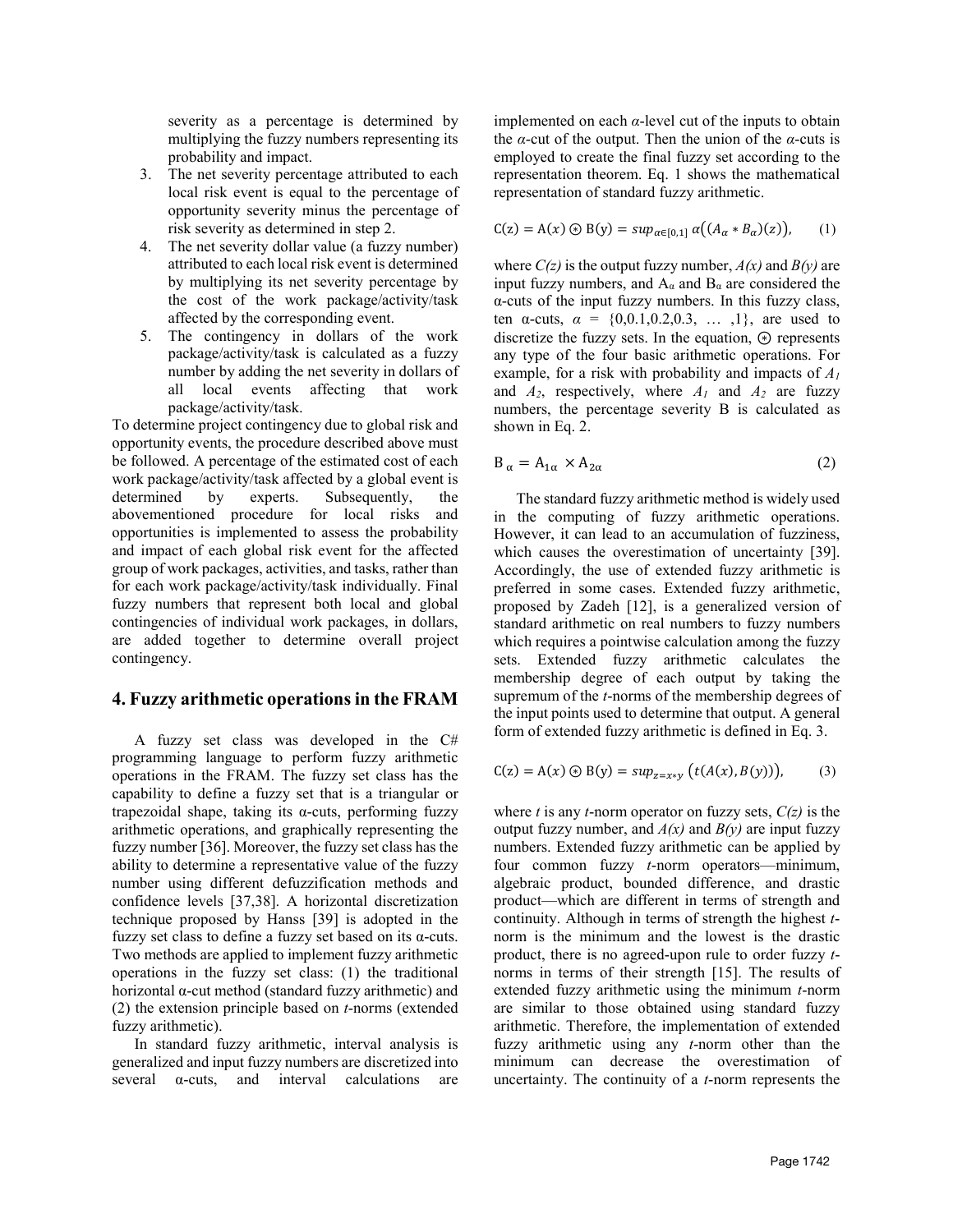sensitivity of output changes to input changes and can be specified by employing the functions that define the *t*-norm. Therefore, continuous *t*-norms lead to more accurate results for fuzzy operations in making decisions, modeling systems, and optimizing problems. Minimum, algebraic product, and bounded difference *t*norms are continuous, whereas the drastic product *t*norm is non-continuous [32]. Lin et al. [40] recommend the use of the drastic product *t*-norm in fuzzy arithmetic as it is easy to use in fuzzy arithmetic operations and it has the ability to control the growth of uncertainty during calculations. Minimum, algebraic product, drastic product, and bounded difference *t*-norms are all implemented in the fuzzy set class.

Finally, the fuzzy contingency value can be represented as a crisp value using the single value (defuzzification) method or the interval value using the confidence level. Figure 7 shows the single value (defuzzification) methods available in FRA©, including center of area (COA), smallest of maxima (SOM), middle of maxima (MOM), and largest of maxima (LOM). The COA is the x-axis value that corresponds to the center of area of the fuzzy number; it is the best representation of the shape of the output fuzzy number. The SOM, MOM, and LOM are the smallest, middle, and largest of the range of x-axis values with the largest membership degree, respectively.



There is no standard or guideline for selecting the most appropriate single value (defuzzification) method for all types of projects. The defuzzification method can be selected based on project context, the preferences of the risk analyst, and the risk attitude of the analyst. For instance, the SOM and LOM should be employed to get optimistic and pessimistic contingency values, respectively. To determine the performance of the defuzzification methods, the results from the model for a given project should be compared to the actual cost of the project.

The confidence level represents the level of confidence associated with the range of contingency

values determined from the corresponding α-cut level (possibility degree), and it ranges from 0 to 1. The possibility degree is equal to 1 minus the confidence level  $(1 - \text{confidence level})$ . For the example shown in Figure 8, there is a possibility degree of 0.6 that the contingency values for the project fall within the range of 6 and 28 million dollars. The corresponding confidence level associated with this range of values is 0.4.



#### **5. Implementation of the FRAM in FRA©**

This section presents a simplified extraction of a real-world case as an illustration of how the FRAM can be implemented in practice.  $FRA^{\circ}$  is used to implement the systematic fuzzy arithmetic procedures proposed in the FRAM.

A hypothetical wind farm project valued at approximately \$556 million is used as the example. Since the work breakdown structure is the basis of risk analysis in the FRAM, a list of work packages/activities/tasks must first be developed from the project master plan. This list is used as an input to the cost estimation process that establishes the cost breakdown structure, including the cost of each work package/activity/task. The example project had 8 work packages and 73 activities, and the analysis was done at the work package level. Table 1 presents the work packages and their respective costs.

**Table 1. Cost of work packages**

| Work package name            | Total cost $(\$)$ |  |  |  |  |  |
|------------------------------|-------------------|--|--|--|--|--|
| Power block                  | 326,650,000       |  |  |  |  |  |
| Site infrastructure          | 61,800,000        |  |  |  |  |  |
| Plant substation             | 17,750,000        |  |  |  |  |  |
| Balance of plant             | 52,640,000        |  |  |  |  |  |
| Construction management      | 5,565,000         |  |  |  |  |  |
| Off-site interconnection     | 33,750,000        |  |  |  |  |  |
| Owner's cost                 | 42,420,000        |  |  |  |  |  |
| Interest during construction | 15,200,000        |  |  |  |  |  |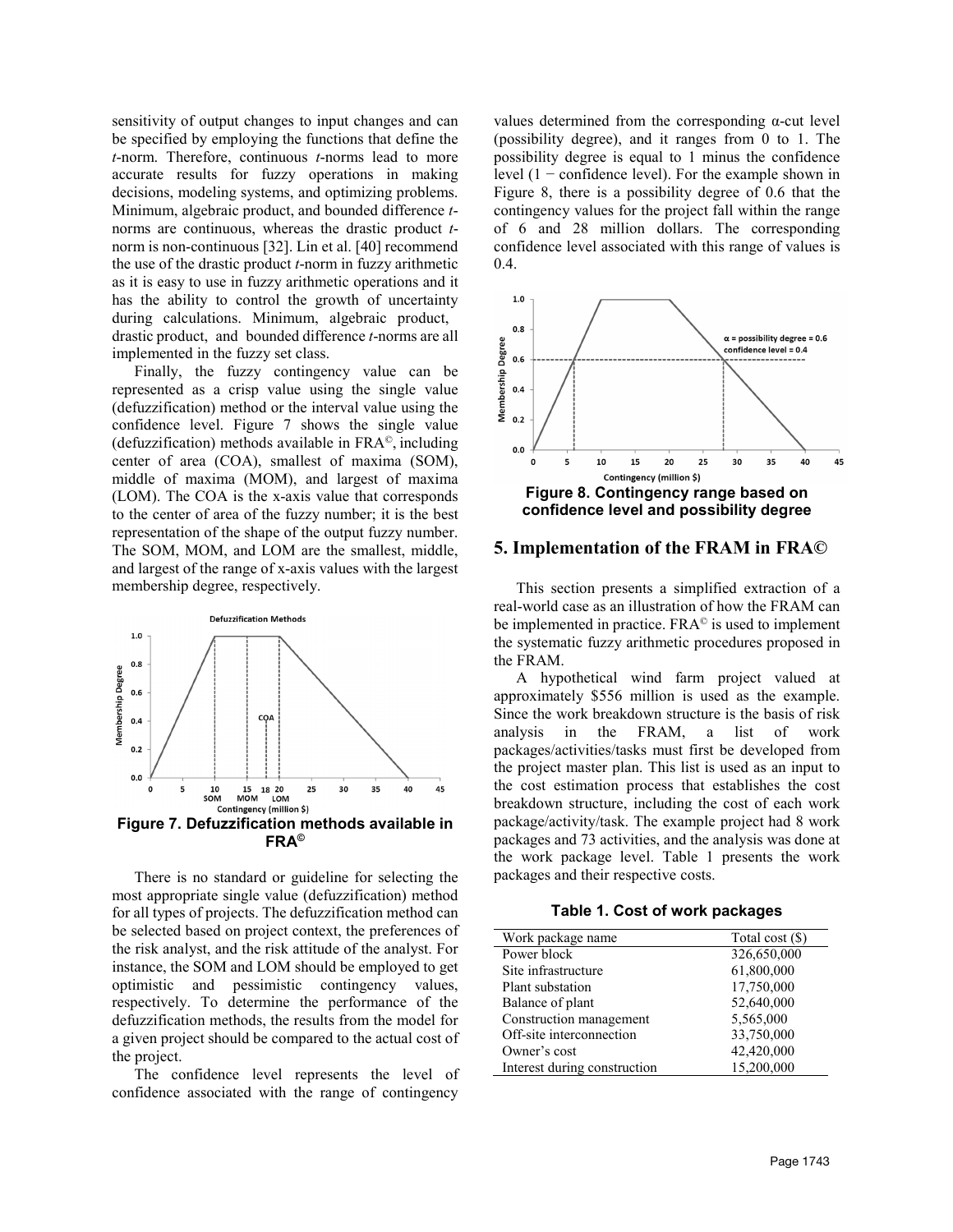

**Figure 9. Total contingency of the project**

The second step is to modify the EBS for the specific project under consideration.

The default EBS, shown in Figure 2, was modified. The final EBS has 18 risks and opportunities, including 4 global and 14 local risk events. In the third step, the probability and impact linguistic scales were developed for the identified risk and opportunity events, and their respective fuzzy numbers were generated employing the modified horizontal approach coupled with curve fitting. Historical cost variance data related to work packages/activities/tasks from similar previously completed projects were examined to verify the linguistic scales for the impact of the project's risks and opportunities. In the fourth step, local and global risks and opportunities were assigned to relevant work packages to create the EAM, assess the probability and impact of local and global risks and opportunities, and determine the percentage of work package costs impacted by the events. Finally, fuzzy arithmetic was applied to determine work package and project contingency using FRA©. FRA© enables the user to select either standard fuzzy arithmetic or extended fuzzy arithmetic based on the four *t*-norms. Figure 9 depicts the fuzzy number that represents the total contingency of the wind farm project. The defuzzified value of project contingency based on the COA method is \$7,879,018.15, whereas the contingency value based on the SOM, MOM, and LOM is \$2,483,109.38. Figure 9 also shows that at an  $\alpha$ -cut level of 0.50, there is a confidence level of 0.5 (possibility of 0.5) that the project contingency will be between \$620,777.34 and \$10,306,086.72.

## **6. Discussion**

The FRAM is flexible, as it enables experts to customize the linguistic scales and fuzzy numbers for different project types and stages. It also provides risk analysts with further flexibility in terms of its contingency calculation and output determination methods by enabling users to set contingency based on their risk attitude. Moreover, the FRAM allows risk analysts to estimate contingency in terms of confidence intervals at different levels of confidence.

Table 2 presents a comparison of FRAM with other risk assessment and contingency methods. The FRAM deals with the challenges associated with deterministic approaches by addressing measurement imprecision and the subjective uncertainty of experts' opinions in assessing the probability and impact of risks. Unlike the PI matrix and predefined percentages, FRAM is a quantitative method that is able to address subjective uncertainties in assessing risks and opportunities, considers both global and local risks and opportunities in work packages/activities/tasks, and provides a confidence level for the estimated contingency. The FRAM uses a fuzzy arithmetic procedure that addresses the limitations of probabilistic methods such as MCS, including substantial reliance on historical data and a lack of consideration of subjective uncertainty, by employing expert judgment, linguistic scales, and fuzzy numbers to assess risks and opportunities.

FRAM also addresses the disadvantages of hybrid methods. In comparison with fuzzy AHP, the FRAM does not require lengthy and laborious pairwise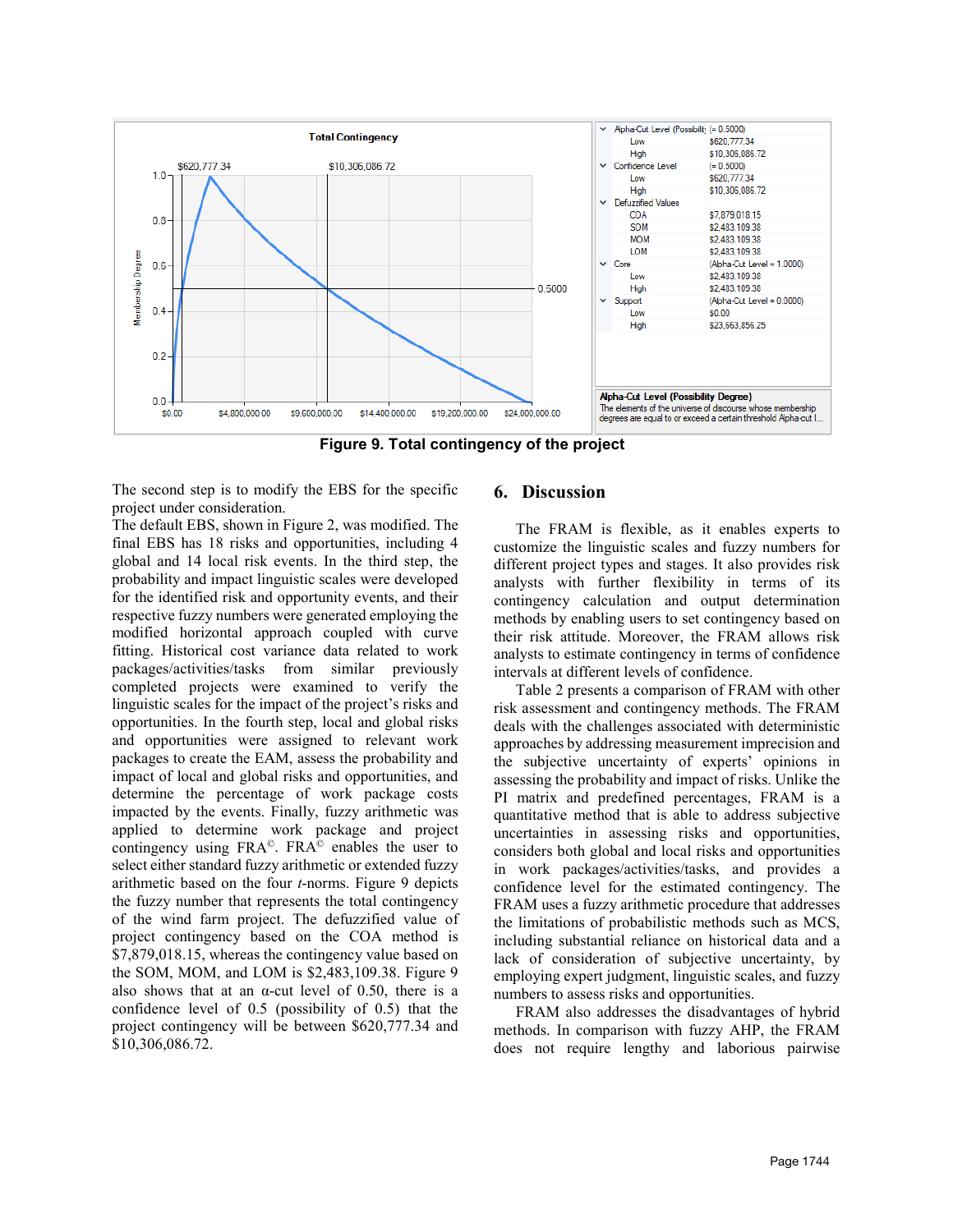| <b>Criteria</b><br><b>Methods</b> |                                                        | analysis<br>Quantitative | contingency<br>Calculates | Prioritizes risks | distribution for contingency<br>Considers range or | Considers subjective<br>uncertainty | Provides confidence level | events<br>Considers local and global<br>risk and opportunity | data<br>Low reliance on | portion/percentage of work<br>package/activity/task<br>Able to consider |
|-----------------------------------|--------------------------------------------------------|--------------------------|---------------------------|-------------------|----------------------------------------------------|-------------------------------------|---------------------------|--------------------------------------------------------------|-------------------------|-------------------------------------------------------------------------|
| Deterministic<br>approach         | Probability-impact matrix (PI matrix)                  |                          | $\sqrt{ }$                | N                 |                                                    |                                     |                           |                                                              |                         |                                                                         |
|                                   | Predefined percentages                                 |                          | $\gamma$                  |                   |                                                    |                                     |                           |                                                              |                         |                                                                         |
| Probabilistic<br>approach         | Monte Carlo simulation (MCS)                           |                          | $\mathbf{v}$              | ٦                 | ٦                                                  |                                     | N                         |                                                              |                         |                                                                         |
| Fuzzy-based<br>approach           | Fuzzy analytic hierarchy process<br>(Fuzzy AHP)        |                          |                           | ٦                 |                                                    | ٦                                   |                           |                                                              | ٦                       |                                                                         |
|                                   | Fuzzy failure mode and effect<br>analysis (Fuzzy FMEA) |                          |                           | ٦                 |                                                    | $\mathcal{L}$                       |                           |                                                              | ٦                       |                                                                         |
|                                   | Fuzzy fault tree analysis (Fuzzy<br>FTA)               |                          |                           | ٦                 |                                                    | ٦                                   |                           |                                                              | ٦                       |                                                                         |
|                                   | Fuzzy risk analysis model (FRAM)                       |                          | ٦                         | ٦                 |                                                    |                                     | ٦                         |                                                              | ٦                       |                                                                         |

**Table 2. Comparison of FRAM with other risk assessment and contingency methods**

comparisons, and it has the flexibility to incorporate new information into the risk structure at each step. Unlike fuzzy FMEA, the FRAM does not depend on complex failure mode and effect scenarios that must be solicited from experts. Moreover, fuzzy FMEA and FTA can only prioritize risk events for risk response actions and are unable to quantify the contingency.

#### **7. Conclusions and future research**

This paper presents a systematic, transparent, and flexible FRAM, based on fuzzy arithmetic procedures, for assessing risk and opportunity events and determining the contingency reserve of construction projects. By employing fuzzy logic, fuzzy arithmetic based on the  $\alpha$ -cut method, and the extension principle using different t-norms, the FRAM addresses the limitations of traditional risk analysis methods, such as a high reliance on historical data and the inability to account for the subjective uncertainty associated with assessing risk and opportunity events. Different levels of confidence can also be determined for contingency.

A software tool, FRA©, has been developed to automate the steps of the FRAM. FRA© provides experts with the flexibility to determine work package and project contingencies at different levels of confidence.

Future research will investigate the development of a framework to aggregate expert assessments by accounting for the varying expertise levels of experts' in risk management. Future research will also focus on validation of the FRAM using real project data and comparing results with traditional contingency determination methods. In addition, linguistic scales for different project types and contexts will be developed to improve the accuracy of risk analysis.

#### **8. Acknowledgements**

This research is funded by the Natural Sciences and Engineering Research Council of Canada (NSERC) Industrial Research Chair in Strategic Construction Modeling and Delivery (NSERC IRCPJ 428226–15), which is held by Dr. Aminah Robinson Fayek. The authors gratefully acknowledge the financial support provided by industry partners and NSERC through the Chair.

#### **9. References**

[1] A Guide to the Project Management Body of Knowledge (PMBOK® guide) – Sixth edition. Project Management Institute, Newtown Square, PA, 2017.

[2] S.H. Fateminia, N. Gerami Seresht, and A.R. Fayek, "Evaluating Risk Response Strategies on Construction Projects Using a Fuzzy Rule-Based System", 36th International Symposium on Automation and Robotics in Construction, Banff, 2019.

[3] The Standard for Risk Management in Portfolios, Programs, and Projects, Project Management Institute, April 2019.

[4] M. Uzzafer, "A Contingency Estimation Model for Software Projects", International Journal of Project Management, vol. 31, no. 7, pp. 981-993, 2013.